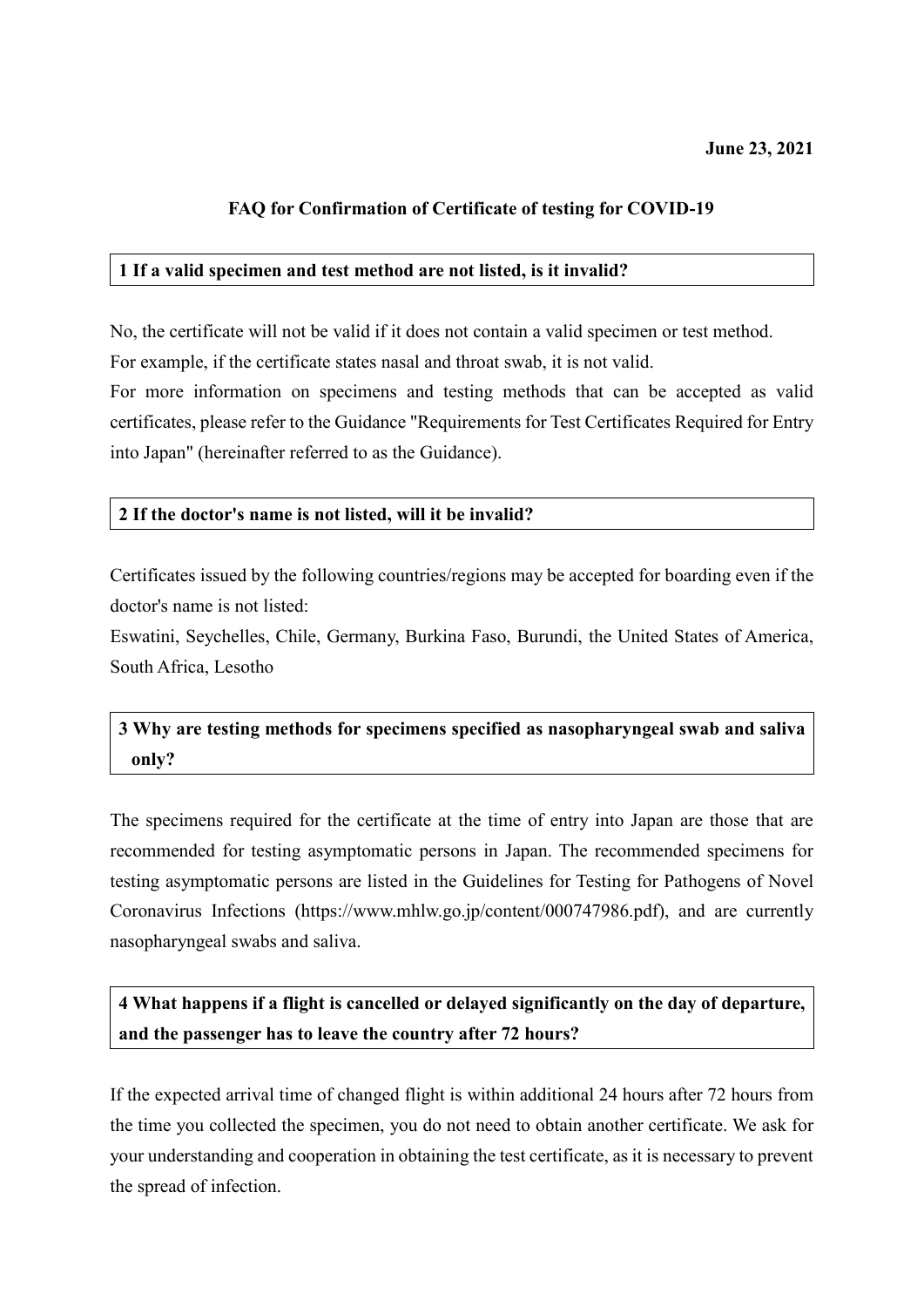### **5 Do children also need to obtain a certificate?**

We request that children also obtain a certificate.

However, in consideration of the fact that many countries do not test preschool children as part of their system, the quarantine official will ask the reason why the child (generally under the age of 6) could not obtain the certificates. If the caregivers including parents who accompany with the child have a negative test certificate, the child does not need to have a certificate.

# **6 If the certificate is not in the format prescribed by the Ministry of Health, Labor and Welfare, will it be invalid?**

In order to avoid confusion in such places as airport check-in counters, please use the format prescribed by the Ministry of Health, Labor and Welfare.

Please also note that if you have no choice but to use an arbitrary format other than the prescribed format due to circumstances in your country or region, it may take time for verification at the time of boarding procedures and landing in Japan. Moreover, if such format turned out to be incomplete, you may be denied boarding or entry into Japan.

If there are unavoidable circumstances such as inability to obtain a test certificate in the format prescribed by the Ministry of Health, Labor and Welfare at medical or testing institutions at the place of departure, please consult with the diplomatic or consular missions of Japan at the place of departure well in advance.

Only test certificates that contain valid specimens and test methods will be considered valid. As such,

-Please check carefully designated criteria of the specimens and test methods so that they are regarded as valid.

-Please make sure that the information on the certificate is complete.

-In case you use an arbitrary format, please highlight the required information in the format, such as the specimen, and the test method, in order to facilitate verification procedures of the test certificate.

#### **7 If an arbitrary certificate is not written in English or Japanese, is it invalid?**

If the certificate is written in languages other than English or Japanese, it will be considered invalid, because the contents of the certificate cannot be determined. However, if a translation